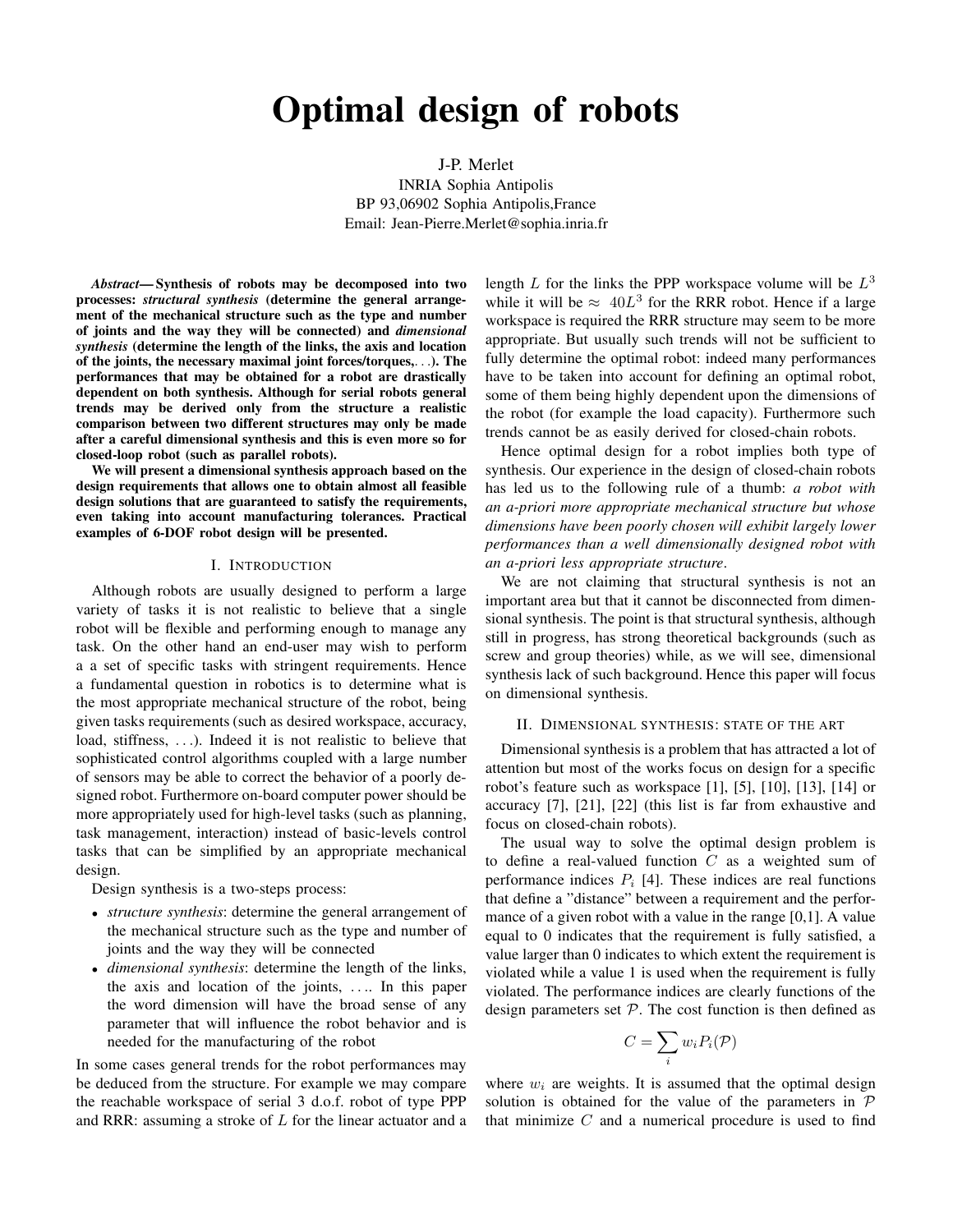the values of  $P$  which minimize  $C$ , usually starting with an initial guess  $\mathcal{P}_0$  (note that already that the procedure used for the minimization should be able to find a global minimum of the cost function otherwise we may end up with only a local minimum).

But this method has many drawbacks. First it is assumed that the requirement indices can be defined, can be calculated efficiently (the numerical optimization procedure requires a large number of evaluation of these indices) and should be differentiable functions of the design parameters (otherwise finding the minimum of the cost-function may be quite difficult). All these assumptions are difficult to realize in practice for robots: for example what could be the definition of an index that indicates that a cube of given volume must be included in the robot's workspace ? Evaluation of some indices may also be a quite difficult problem: for example we may define as index the worst positioning error along a given axis for any pose of the robot within a prescribed workspace and evaluating this index is by itself a difficult constrained optimization problem. Furthermore index evaluation is complex as we look for *guaranteed* results (for example for the worst positioning error we want to be sure to have calculated the global maximum and not a local one). But calculating guaranteed results does not automatically imply that we need *exact* results. For example assume that we want to compare two different robots with respect to a given performance index and that we have an algorithm that provides a value  $V_a$  such that the real value V of the performance index satisfies  $V \in V_a + [0, \epsilon_V]$  where  $\epsilon_V$ is a user-defined upper bound for the algorithm error: although we will not compute the *exact* value of the performance index a guaranteed comparison between the 2 robots will be possible as soon as we are able to define a value for  $\epsilon_V$  such that the ranges  $V_a + [0, \epsilon_V]$  for the 2 robots have no intersection.

We will see later on that we may indeed design such algorithms and that interestingly their computation time is largely dependent upon  $\epsilon_V$ . Such way to get a guaranteed result is considered as a strong alternative to calculating exact result that may be quite difficult to obtain because of complexity reasons or numerical round-off errors in the calculation.

Another drawback of the cost-function approach is the difficulty in the determination of the weights. These weights are present in the function not only to indicate the priority of the requirements but also to tackle with the units problem in the performance indices. For example for a 3-dof translational robot if the used performance indices are the workspace volume and positioning accuracy we are dealing with quantities whose units differ by a ratio of  $10<sup>3</sup>$ : hence the weights must be used to normalize the indices.

The choice of the weights is therefore essential while there is not intuitive rules for determining their values. Furthermore a small change in the weights may lead to very different optimal designs.

Even if the cost-function is effective it may lead to inconclusive result. This was exemplified by Stoughton [23] who

was wanting to determine special kind of Gough platform with improved dexterity and a reasonable workspace volume. Hence Stoughton has considered two criteria in his costfunction: the dexterity and the workspace volume. He find out that these criteria were varying in opposite ways: the dexterity was decreasing when the workspace volume was increasing. Hence there was no optimal design solution per se and the problem was in fact to determine an acceptable compromise between the two requirements. This advocates the point that in optimal design we should not try to maximize one performance without imposing constraint on the minimal values of other performances (for example Gosselin [6] shows that the Gough platform having the largest workspace for a given stroke of the actuator will have a geometry such that it cannot be controlled). It may also be considered that in some cases some requirements are *imperative* i.e. they must never be violated while some others may be somewhat relaxed. But imposing an imperative requirements in the cost-function is difficult without violating the differentiability constraint and/or allowing large violation on the other constraints.

A final drawback of the cost-function approach is that it provides only one solution. This causes three main problems:

- *manufacturing tolerances* will be such that the real robot will differ from the theoretical one. Hence with only one theoretical design solution we cannot guarantee that the real robot will fulfills the requirements
- providing only one solution does not allow to consider secondary requirements that may have not been used in the cost-function but may be a decision factor if two robots satisfy in a similar way the main requirements
- for providing only one solution we have to assume that the designer masters all the criterion that will lead the end-user to a solution. This is seldom the case in practice: for example economic considerations will usually play a role although the designer cannot be fully aware of their level of implication

We will propose now another design methodology.

# III. ANOTHER DESIGN METHODOLOGY: THE PARAMETERS SPACE APPROACH

We will first define the *parameters* space  $S<sup>n</sup>$  as a ndimensional space in which each dimension corresponds to one of the  $n$  design parameters of the robot. Hence a point in that space correspond to one unique design of the robot.

Consider now a list of m requirements  $\{R_1, \ldots, R_m\}$  that define minimal or maximal allowed values of some robot's performance (such as accuracy, stiffness, . . .) or some required properties (for example that a set of pre-defined trajectories lie within the robot's workspace) and assume that we are able for each requirement  $\mathcal{R}_i$  to design an algorithm that is able to calculate the region  $\mathcal{Z}_i$  defined as the region of the parameter space  $S<sup>n</sup>$  that includes all the robot's design that satisfies the requirement  $\mathcal{R}_i$ . Then the intersection of all the  $\mathcal{Z}_i$  defines **all** the robot's design that satisfies **all** the requirements. With this approach we will have found a **complete** answer to the optimal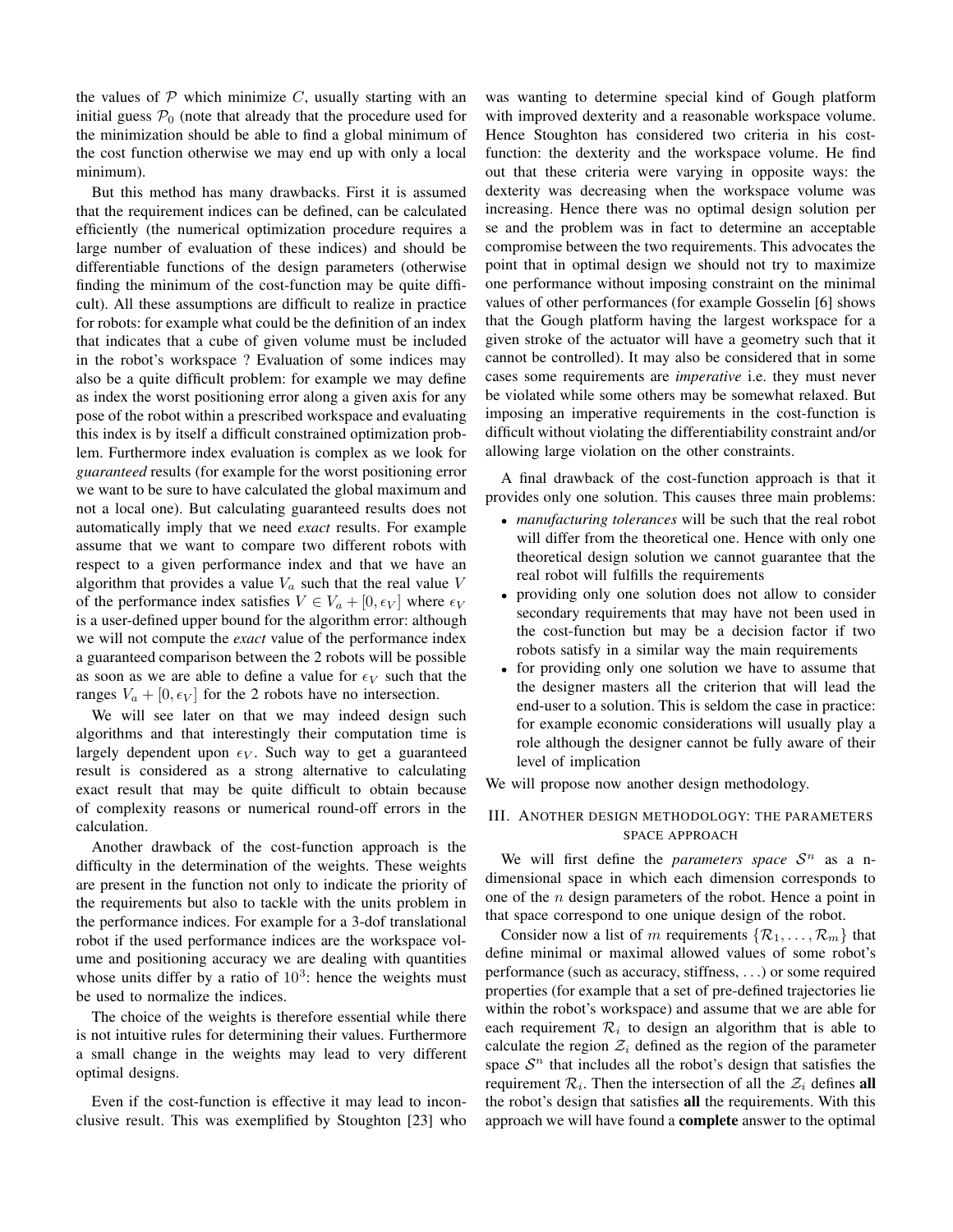design problems as we will have determined all possible design solutions.

To make this approach practical we are confronted to two difficulties:

- 1) calculating the region  $\mathcal{Z}_i$
- 2) computing the intersection of the regions

The calculation of the region is indeed quite difficult as we have basically to determine regions whose borders are determined by a set of complex highly non-linear relations (but in some cases this may be possible if the number of design parameters is not too high, see [16], [19]). But a good point is that it is not necessary to determine these regions *exactly*. Indeed determining points of the region close to the border does not make sense as if they are chosen as nominal parameter value, then the real robot, whose parameter are affected by manufacturing tolerances, may in fact have a representative point in the parameters space that is outside the  $\mathcal{Z}_i$  regions. Hence computing an *approximation* of the regions whose border is sufficiently close to the real border is sufficient.

The second point may also be difficult as computing the intersection of highly non-linear varieties may be quite difficult. To solve the intersection problem there are two non mutually exclusive approaches:

- describes (or approximates) the region by a set of geometrical objects whose intersection can be easily computed
- use the description of a region  $\mathcal{Z}_i$  as an input for the calculation of the region  $\mathcal{Z}_{i+1}$  i.e. determine only the points of  $\mathcal{Z}_{i+1}$  that are also points of  $\mathcal{Z}_i$ . Using this approach there is no need to calculate the intersection of the regions as the output of the algorithm for region  $\mathcal{Z}_i$  is already the intersection of the regions  $\mathcal{Z}_1, \ldots, \mathcal{Z}_i$

The following parts of this paper describes preliminary algorithms that can be used for this design approach. These algorithms are based on interval analysis, a topics that we will now describe succinctly.

#### IV. INTERVAL ANALYSIS

# *A. Interval arithmetics*

Interval arithmetics [18] is a simple method that allows to determine lower and upper bounds for a function being given ranges for the unknowns appearing in the function. The *interval evaluation* of a function for given ranges for the unknowns is a method that allows to determine an interval that is guaranteed to include the exact lower and upper bounds of the function over the possible values of the unknowns in their ranges. Hence if  $f(x_1, x_2, \ldots, x_n)$  is a function of the n unknowns  $x_i$  which are restricted to lie in the range  $X_i$ , then the interval evaluation of f gives two numbers  $A, B$  such that:

$$
A \le f(x_1, \dots, x_n) \le B \quad \forall \ x_i \in X_i, i \in [1, n]
$$

The simplest interval evaluation method is the *natural evaluation* in which each mathematical operator  $\diamond$  of the function is replaced by an interval equivalent  $\diamond'$  returning an interval  $[\underline{\diamond'} , \overline{\diamond'}]$  such that for all x in a range  $X \diamond'(X) \leq \diamond(x) \leq$ 

 $\overline{\diamond'(X)}$ . Interval equivalent exist for all classical mathematical functions and hence interval arithmetics may be used in most cases: in particular all functions (algebraic, trigonometric, exponential) that occur in robotics can be evaluated with interval arithmetics.

Consider for example the function

$$
f(x) = x^2 - 2x \sin(x) + \sin^2(x)
$$

for  $x$  in [2,3]. The interval equivalent of the square function is defined by

$$
[a, b]^2 = [0 \text{ if } 0 \in [a, b], \text{Min}(a^2, b^2) \text{ otherwise}, \text{Max}(a^2, b^2)]
$$

Hence when x lie in the range [2,3], then  $x^2$  lie in the range [4,16]. Using the property of the trigonometric function the interval evaluation of  $sin([2, 3])$  is approximately [0.1411, 0.9092]. Intervals may also be multiplied and added and finally the interval evaluation of  $f$  is approximately  $[-1.4358, 9.2623]$ .

Note that the interval evaluation of a function depends on the analytical form used to define the function. For example  $f(x)$  may also be written as  $(x - sin(x))^2$  whose interval evaluation for x in [2,3] is [1.1896,8.1731]. Note that 0 is not included in this evaluation: this implies that  $f$  cannot cancel for  $x$  in [2,3].

As it may be noticed in the previous example the interval evaluation may not give the *exact* lower and upper bounds of the function (see the first interval evaluation): there may be an underestimation of the lower bound and an overestimation of the upper bound (but note that the second interval evaluation is exact for the given range: provided that we compute with an infinite accuracy the bounds of the evaluation are exactly the minimum and maximum of  $f$ ).

A point is that the differences between the bounds of the interval evaluation and the exact minimum/maximum are strictly decreasing with the *width* of the range for the unknowns (i.e. the difference between the upper and lower bound of the ranges).

From a computer view point a very important property is that interval arithmetics may be implemented to take into account computer round-off errors. Any calculation using interval arithmetics is then guaranteed to includes the real value of the result. Computer errors are most often not taken into account in robotics but may play an important role. Consider the following example due to Rump: compute the value of  $f(x, y)$ :

$$
333.75y^{6} + x^{2}(11x^{2}y^{2} - y^{6} - 121y^{4} - 2) + 5.5y^{8} + \frac{x}{2y}
$$

for  $x = 77617, y = 33096$ . With Scilab or Matlab the computed value is about  $-1$   $10^{23}$ , in  $\degree$  we get 1.1726, the interval evaluation is  $[-0.56610^{23}, 0.55510^{23}]$  while the real value is  $\approx$  -0.8273960599. Hence even for a simple function computer errors may be quite large. Freely available packages implements interval arithmetics: for our tests we use the C++ package BIAS/Profil<sup>1</sup>

<sup>1</sup>http://www.ti3.tu-harburg.de/Software/PROFILEnglisch.html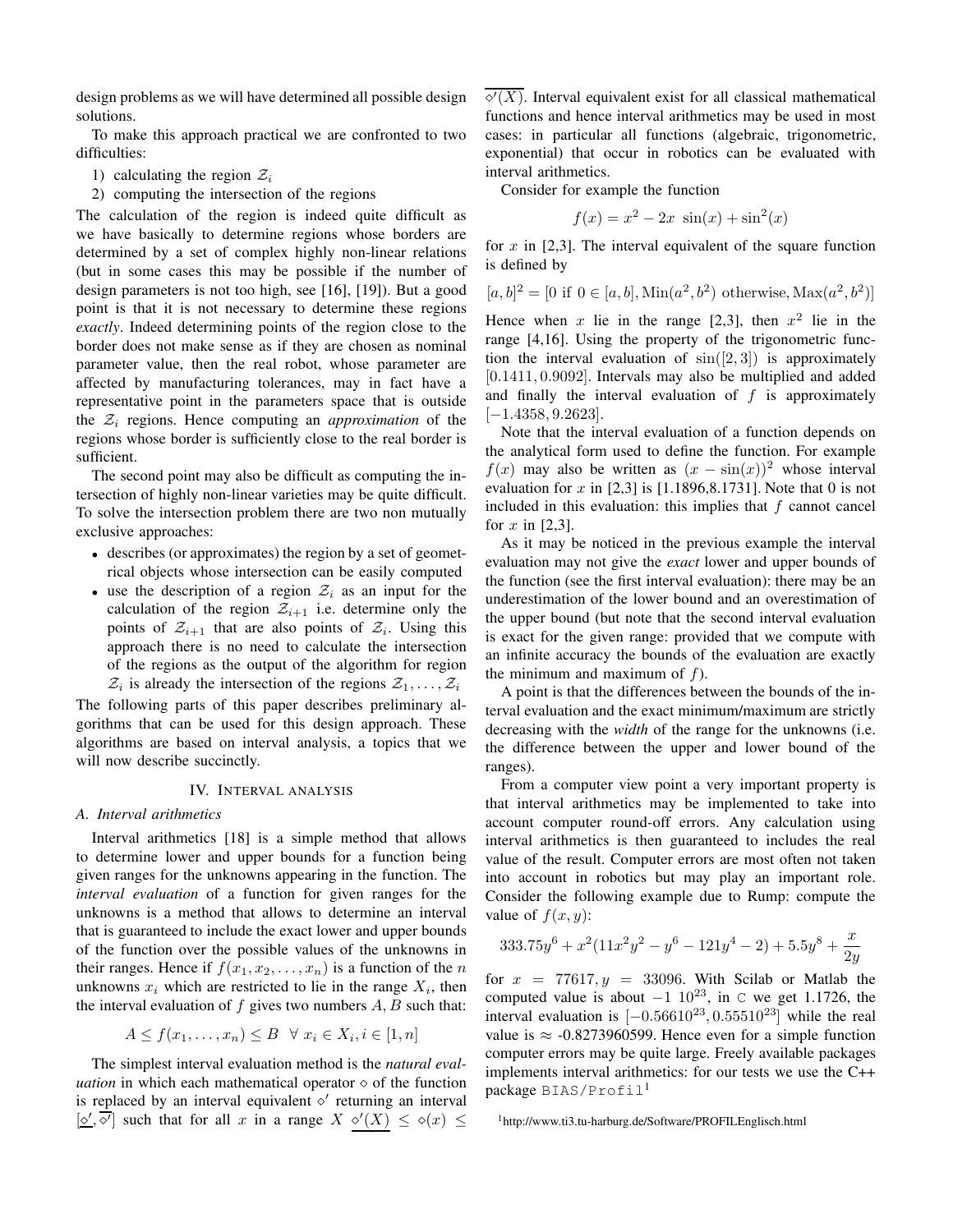### *B. Notation for interval analysis*

The lower and upper bound of an interval  $X$  will be denoted  $X, \overline{X}$  and the width of this interval is  $w(X) = \overline{X} - \underline{X}$ . The midpoint of an interval  $X$  is defined as:

$$
mid(X) = \frac{\overline{X} + \underline{X}}{2}
$$

A n-dimensional interval set is called a *box*:

$$
X = \{ \left[ \underline{X_1}, \overline{X_1} \right], \dots, \left[ \underline{X_n}, \overline{X_n} \right\} \tag{1}
$$

The width of n-dimensional interval set  $X$  is the maximal width of its interval components.

Bisection is one of the most basic operation of interval analysis. For an n-dimensional interval set  $X$  the result of a bisection along the variable  $x_i$  is the two new interval set  $L(X)$ ,  $R(X)$  defined by:

$$
L(X) \stackrel{\Delta}{=} \{[\underline{x}_1, \overline{x}_1], \cdots, [\underline{x}_i, (\underline{x}_i + \overline{x}_i)/2], \cdots, [\underline{x}_n, \overline{x}_n]\} \quad (2)
$$

$$
R(X) \stackrel{\Delta}{=} \{[\underline{x}_1, \overline{x}_1], \cdots, [\underline{x}_i + \overline{x}_i]/2, \overline{x}_i], \cdots, [\underline{x}_n, \overline{x}_n]\} \tag{3}
$$

## *C. An application example of interval analysis*

We will illustrate the principle of interval-based algorithms on a realistic application: the singularity detection for parallel robots (a detailed presentation of the algorithm can be found in [17]). Singularity is defined as the pose of the robot at which the determinant  $|J^{-1}|$  of the inverse jacobian matrix of the robot vanishes. A practical consequence of coming close to a singularity is that the forces in the legs may become very large as these forces are obtained as a ratio whose denominator is  $|J^{-1}|$ . It is hence quite important to determine if a pre-defined workspace includes one or more singularities. As usually singularities must be avoided a designer may be interested in a fast algorithm that gives a straight yes-no answer about the presence of singularities in the prescribed workspace.

To design such an algorithm we note first that we may assume that we know a pose  $M_1$  in the workspace (that is supposed to have a single component) and that we are able to compute the sign of the determinant at this pose (eventually using interval arithmetics to guarantee the sign): this hypothesis is not necessary but will simplify the presentation of the algorithm and we will assume, without lack of generality, that the sign is positive. The main point is that if we are able to find a pose (or a set of poses)  $M_2$  in the workspace at which the determinant is negative, then any path connecting  $M_1, M_2$  must cross a singularity and consequently at least one singularity exists in the workspace. On the other hand if we can prove that for any pose in the workspace the determinant is positive, then the workspace is singularity-free.

For the sake of simplicity we will assume that the workspace is defined as a set of ranges for the  $m$  parameters that define a pose of the robot. In term of interval analysis the workspace is a box  $\mathcal{B}_0$ .

In view of the above remark interval analysis seems an appropriate tool to solve this problem. Indeed as an analytical

expression of the determinant is available we may compute an interval evaluation of the determinant for a given box for the pose parameters. If the lower bound of this interval evaluation is strictly positive then we are sure that for all poses in the box the determinant is positive and consequently that the box does not include a singularity. On the other hand if the upper bound of the interval evaluation is negative, then the determinant for any pose in the box will be negative: consequently any pose in this box is a pose of type  $M_2$  and the workspace includes a singularity. The only case in which we cannot conclude is obtained when the lower bound is negative while the upper bound is positive. For this type of box we will proceed with a bisection that will produce 2 new boxes that will be stored for further processing.

Formally the algorithm uses a list of boxes  $\mathcal L$  that initially has one element  $\mathcal{B}_0$ . The boxes in this list will be proceeded in sequence and during this process boxes may be added to the list. The k-th box in the list will be denoted by  $\mathcal{B}_k$ , the index k is used to denote which box is currently processed and  $n_k$  is the total number of boxes in the list when the algorithm starts processing box  $\mathcal{B}_k$ . We denote by  $J_k$  the interval evaluation of the determinant for the box  $\mathcal{B}_k$ , with lower bound  $J_k$  and upper bound  $\overline{J_k}$ . If at a given pose we cannot safely assert the sign of the determinant (because of computer round-off errors) a flag **F** will be raised. We start with  $k = 0$  and the algorithm proceeds along the following steps:

- 1) if  $k > n_k$  return **UNCERTAIN** if **F** has been raised, otherwise return **NO SINGULARITY**
- 2) if  $J_k > 0$  then  $k = k + 1$ , go to 1
- 3) if  $\overline{J_k} < 0$  return **SINGULARITY**
- 4) if  $J_k \leq 0$  and  $\overline{J_k} \geq 0$  and the width of  $\mathcal{B}_k$  is 0, then raise **F**,  $k = k + 1$ , go to 1
- 5) bisect  $B_k$  at the variable having the range with the largest width, store the 2 resulting boxes at position  $n_k+1$ ,  $n_k+$ 2,  $n_{k+1} = n_k + 2$ ,  $k = k + 1$ , go to 1

Although naive in term of efficiency (as we will see in the next section) the above algorithm is typical of interval analysis. Two main features are typical:

- the result is *guaranteed* if the result is **SINGULAR-ITY** or **NO SINGULARITY**. If the algorithm returns **UNCERTAIN** this means that the current computer arithmetics does not allow to determine the sign of the determinant at some poses. In that case it is necessary to perform a local analysis with an extended arithmetics
- the algorithm is appropriate for a *distributed implementation*: as the processing of one box is independent from the processing of the other boxes we may use a master computer to manage the list  $\mathcal L$  and to send boxes in this list to slave computers that perform a few iterations of the algorithm and returns the result to the master. If there is no singularity in the workspace the decrease in computation time compared to a sequential implementation is a little bit less than the number of slaves as there is a small overhead for the communication between the master and the slaves. On the other hand if a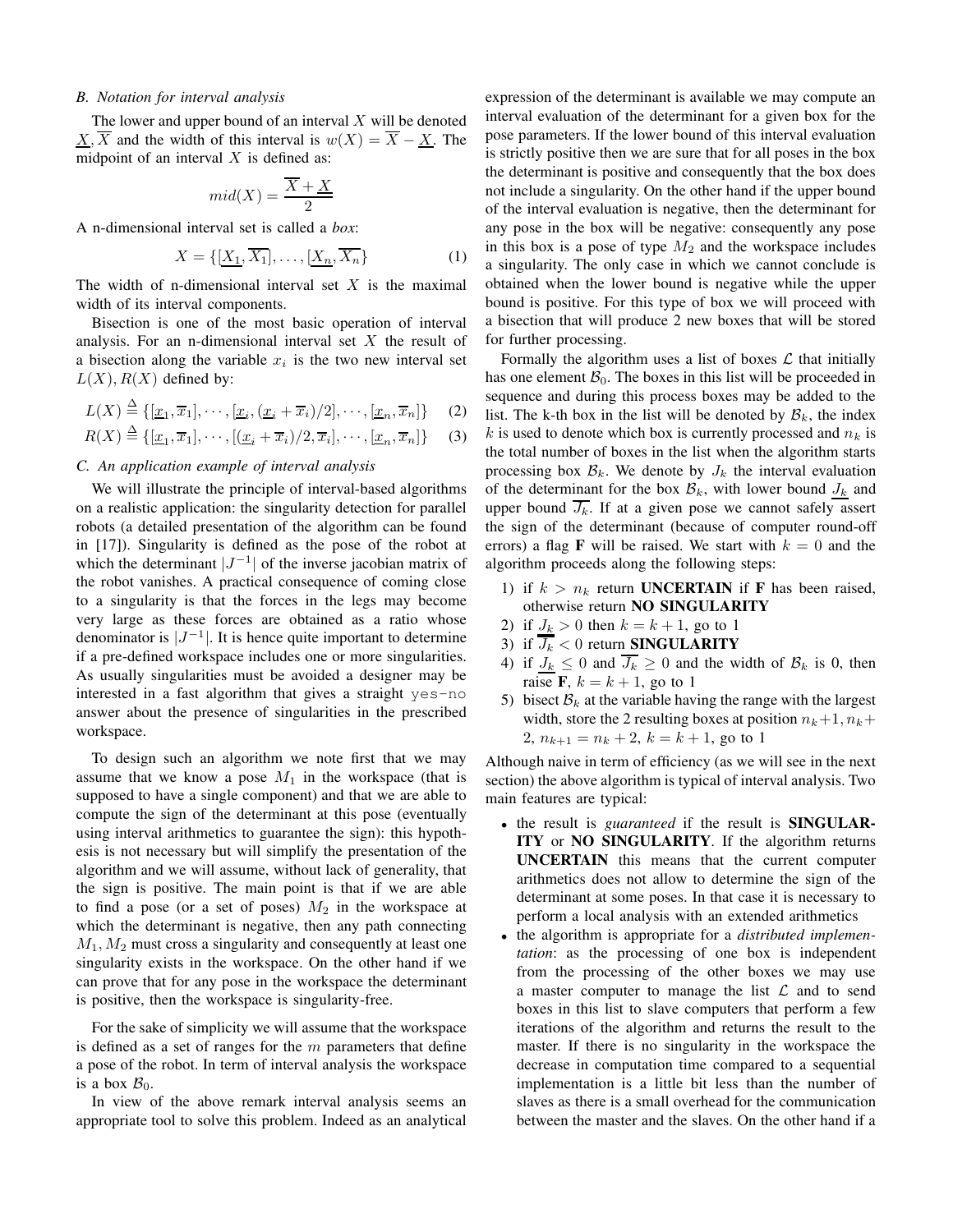singularity occurs, then the decrease in computation time may be larger than the number of slaves as a box with a negative determinant may be found early by a slave while it may have been processed quite late in the sequential version

• the algorithm may take into account the uncertainties in the modeling of the robot. Instead of using fixed values for the geometric parameters in the interval evaluation of the determinant we may use interval whose width will be the manufacturing tolerances. In practice this means that we are testing for singularities a *family* of robots that includes the real manufactured robot

The above algorithm has been implemented in a generic way for 6-dof robot: Maple is used to compute symbolically the determinant (which is the only part of the algorithm that is robot's dependent) and write the result in a file that is parsed for computing the interval evaluation. With the improvements proposed in the next section this algorithm run rather efficiently: in the worst observed practical cases we get the answer in less than 30 seconds on a 1.2GHz laptop.

The proposed algorithm may be extended in various ways. We may manage for example more complex workspace as soon as it can be enclosed in a bounding box and that we have a test to determine if a box is fully inside, fully outside or only partly inside the workspace. In that case the above algorithm is modified to discard any box that is fully outside the workspace or that is partly inside but for which the lower bound of the interval evaluation of the determinant is positive. Mechanical constraints on the passive joints of the robot may be incorporated by using the same principle.

## *D. Interval analysis is not a black box!*

Basically the worst case complexity of interval-analysis based algorithms is exponential because of the use of the bisection process [12]. In the above algorithm this worst case complexity may be obtained if we have exactly one singular pose within the workspace but such case will very rarely occurs in practice.

But the naive implementation of the above algorithm will not be very efficient if some improvements are not added [8], [11]:

• *improvement of the interval evaluation*: the interval evaluation of the derivatives  $f_k$  of the determinant with respect to the pose parameter  $x_k$  may also be computed. If for one of these interval evaluation the lower bound is strictly positive or the upper bound is strictly negative, then the determinant is monotonic with respect to the variable in the box. We may hence substitute the interval value of the variable by the lower or upper bound of its range to compute the lower and upper bounds of the determinant which is the purpose of an interval evaluation. This calculation must be done recursively: indeed assume that the interval evaluation of the derivatives  $f_l$  for l from 1 to  $i - 1$  has led to intervals with negative lower bound and positive upper bound while the interval for the derivative

 $f_i$  has a positive lower bound. To compute the lower bound of the determinant we will use the value  $x_i$  for  $x_i$  instead of the range  $X_i = [x_i, \overline{x_i}]$ . But during the calculation of the derivatives  $f_l$  with l up to  $i-1$  we have used  $X_i$  as value for  $x_i$ : now that  $x_i$  has a fixed value the interval for some derivatives may change to have a constant sign, thereby allowing to fix another variable

• *filtering*: some heuristics allows one to decrease the width of a box "in place", i.e. without using bisection [2]. Consider for example that we must determine what are the values of x, y such that  $x + y \leq 2$  when x lie in [0,4] and  $y$  in [-1,1]. We may write the above inequality as  $x \le 2 - y$ . If we compute the interval evaluation of the right term we get [1,3] which implies that  $x \leq 3$ : the range for  $x$  may thus be substituted by  $[0,3]$ 

Numerous other methods, some with parameters, may be used to improve the computation time of interval-based algorithms and thus a high level of expertise may be needed to make the algorithm works in practice. To conclude memory storage is often mentioned as a limitation of interval analysis but in our experience a careful storage management allows one to solve most problem with a number of storage boxes that has not to exceed 100.

#### V. OPTIMAL DESIGN

We have seen that our optimal design approach requires the calculation of the regions  $Z$  and then their intersection. Interval analysis seems to be quite appropriate for the second part. Indeed if we assume that we are able to obtain the regions  $Z$  as a set of boxes, then calculating their intersection is a classical problem in computational geometry that can be solved easily.

We are now confronted to the problem of calculating the region Z using interval analysis. As mentioned previously there is no need to calculate *exactly* these regions as points on the border cannot be considered as nominal design parameter values because the effect of manufacturing tolerances may put the value of the *real* robot parameter outside the region  $Z$ . This point may be used as an advantage for interval analysis-based method by using the following rule:

*the result of the algorithm should be a set of boxes such that for each box the range for each design parameter has a width which is at least equal to the manufacturing tolerance for this parameter*

The rational behind this rule may be illustrated on an example. Assume that for a given parameter whose manufacturing tolerance is  $[-\epsilon, \epsilon]$  the algorithm provides the result range [a, b]. If  $b - a \geq 2\epsilon$  then we may choose as nominal value for the parameter any value in the range  $[a + \epsilon, b - \epsilon]$ : indeed to any such value we may add an arbitrary manufacturing tolerance in the range  $[-\epsilon, \epsilon]$  with a result still in [a, b]. In other words the parameter value for the *real* robot will still be such that its representative points in the parameters space will belong to  $Z$ .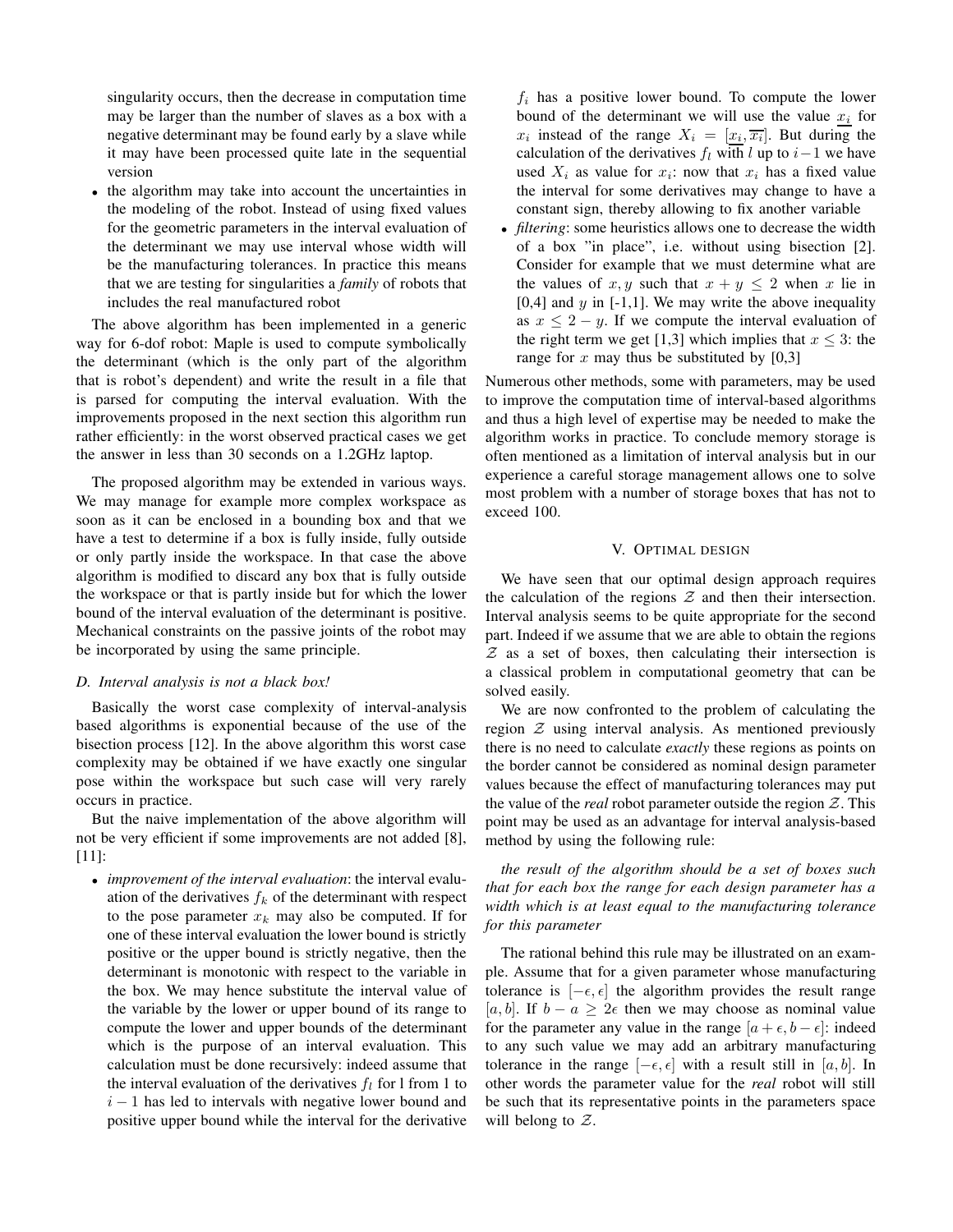Interval analysis-based method may be thought as a method to compute an *approximation* of the region  $Z$  in which the parts of  $Z$  that are too close to the border are eliminated. We will comment later on on this statement.

We have now to explain how we may design an algorithm to calculate the region  $Z$ . For that purpose we will illustrate the principle on the singularity detection problem.

# *A. Calculating* Z*: the singularity example*

Consider now that the inverse jacobian matrix is a function not only of the pose parameters  $X$  but also of a set of  $m$ design parameters  $\mathcal{P} = \{P_1, \ldots, P_m\}$  that are constrained to lie in some ranges: hence the set of design parameters must be included in a box  $\mathcal{P}_0$ . Each parameters  $P_i$  has a manufacturing tolerance  $[-\epsilon_i/2, \epsilon_i/2]$ . The problem is now to find possible values for the design parameters such that the corresponding robots are singularity-free over the workspace  $W_0$ .

The algorithm described in section IV-C, denoted  $A_1$ , will be used with two modifications:

- only a limited number  $N$  of bisection will be allowed and the algorithm will return **FAIL** if this number is exceeded.
- the value of the design parameters are now intervals. A direct consequence is that at a given pose the determinant may not have a constant sign: hence it may be difficult to find a pose  $M_1$  at which the sign is constant. But the algorithm may start without this knowledge and attributes a sign for the determinant as soon as it finds a box in the list of  $A_1$  for which the determinant has a constant sign.

The algorithm uses a list of boxes  $\mathcal{L}_P$  that initially has one element  $P_0$ . The k-th box in the list will be denoted by  $P_k$ , the index  $k$  is used to denote which box is currently processed and  $n_k$  is the total number of boxes in the list when the algorithm starts processing box  $P_k$ . We will denote  $A_1(\mathcal{P}_k)$  a call to the algorithm  $A_1$  when the design parameters have as possible values the range described in the box  $\mathcal{P}_k$ . The output of the algorithm is a file, called the *result file* that describes all the parameters boxes defining the geometries of singularity-free robots. We start with  $k = 0$  and the algorithm proceeds along the following steps:

- 1) if  $k > n_k$  **EXIT**
- 2) if  $A_1(\mathcal{P}_k)$ =**SINGULARITY** then  $k = k + 1$ , go to 1
- 3) if  $A_1(\mathcal{P}_k)$ =**NO SINGULARITY** then store  $\mathcal{P}_k$  in the result file,  $k = k + 1$ , go to 1
- 4) if  $A_1(\mathcal{P}_k)$ =**FAIL** or **UNCERTAIN** then
	- a) if  $w(P_j) < \epsilon_j$  for all j in [1,m], then  $k = k + 1$ , go to 1
	- b) bisect  $P_k$  at the variable l having the range with the largest width and verifying  $w(P_l) \geq 2\epsilon_l$
	- c) store the 2 resulting boxes at position  $n_k+1, n_k+2$ ,  $n_{k+1} = n_k + 2, k = k + 1$ , go to 1

The efficiency of this algorithm is influenced by the complexity of the determinant formulation but also by the parameter N. In general for boxes  $\mathcal{P}_k$  having a large width it is useless to have a large  $N$ . On the opposite  $N$  may be large as soon as the width of the box come close to the manufacturing tolerances. Hence the value of  $N$  should be an increasing function of the boxes width that is usually empirically determined.

#### *B. Calculating* Z*: other examples*

Apart from the singularity detection algorithm we have implemented another algorithm that deals with workspace constraints [9]. This algorithm allows one to determine the design parameters such that a given workspace (that may be specified as a set of poses, of segments in the 3D space or as a set of 6D boxes) must be included in the workspace of the robot.

Up to now we have assumed that the performance requirement has a closed-form that can be interval evaluated. This is not always the case in robotics. For example assume that we consider the positioning accuracy  $\Delta X$  of the robot with respect to the joint measurement errors  $\Delta\Theta$ . Both quantities are linearly related by

$$
\Delta \mathbf{X} = J(\mathbf{X}) \Delta \Theta
$$

where  $J$  is the Jacobian matrix of the robot, whose elements are functions of the pose  $X$  and of the design parameters.

The following requirement is classical: being given bounds  $\Delta\Theta^M$  on the joint errors determine the design parameters such that the robot's positioning errors are lower than given thresholds  $\Delta X^M$ , whatever is the pose of the robot in a given workspace W. Unfortunately for closed-chain robots the matrix  $J$  may be quite complex (or even may not be available) while its inverse  $J^{-1}$  may have a simple form. But it is possible to state the problem using only  $J^{-1}$ : find the design parameters  $P$  such that for all **X** in W all the solutions in  $\Delta X$  of the linear system  $J^{-1}(X,\mathcal{P})\Delta X = \Delta \Theta$ with  $\Delta\Theta \leq \Delta\Theta^M$  are included in  $\Delta X^M$ .

We have thus to solve a classical problem of interval analysis: being given an interval matrix A and an interval vector b determine an enclosure of all the solutions of the linear interval system  $A x = b$  i.e. a region that includes the solution of  $Ax = b$  for all A, b included in A, b [18], [20]. It can be shown that classical methods of linear algebra (such as the Gauss elimination algorithm) may be extended to deal with this problem. We may directly use these methods to compute an enclosure of  $\Delta X$  and store as result the parameters boxes such that this enclosure is included in  $\Delta X^M$ . But we may improve their efficiency: indeed these methods assume no dependency between the elements of A i.e. the elements of the matrices A that are considered may have any arbitrary value within their ranges in A. In our case there are dependencies between the elements of  $J^{-1}$  and not all possible values are allowed.

Our basic method is the Gauss elimination scheme. We compute an interval evaluation  $A^{(0)}$  of A and an interval evaluation  $b^{(0)}$  of b (using the derivatives of the components of A, b to improve these interval evaluations). The Gauss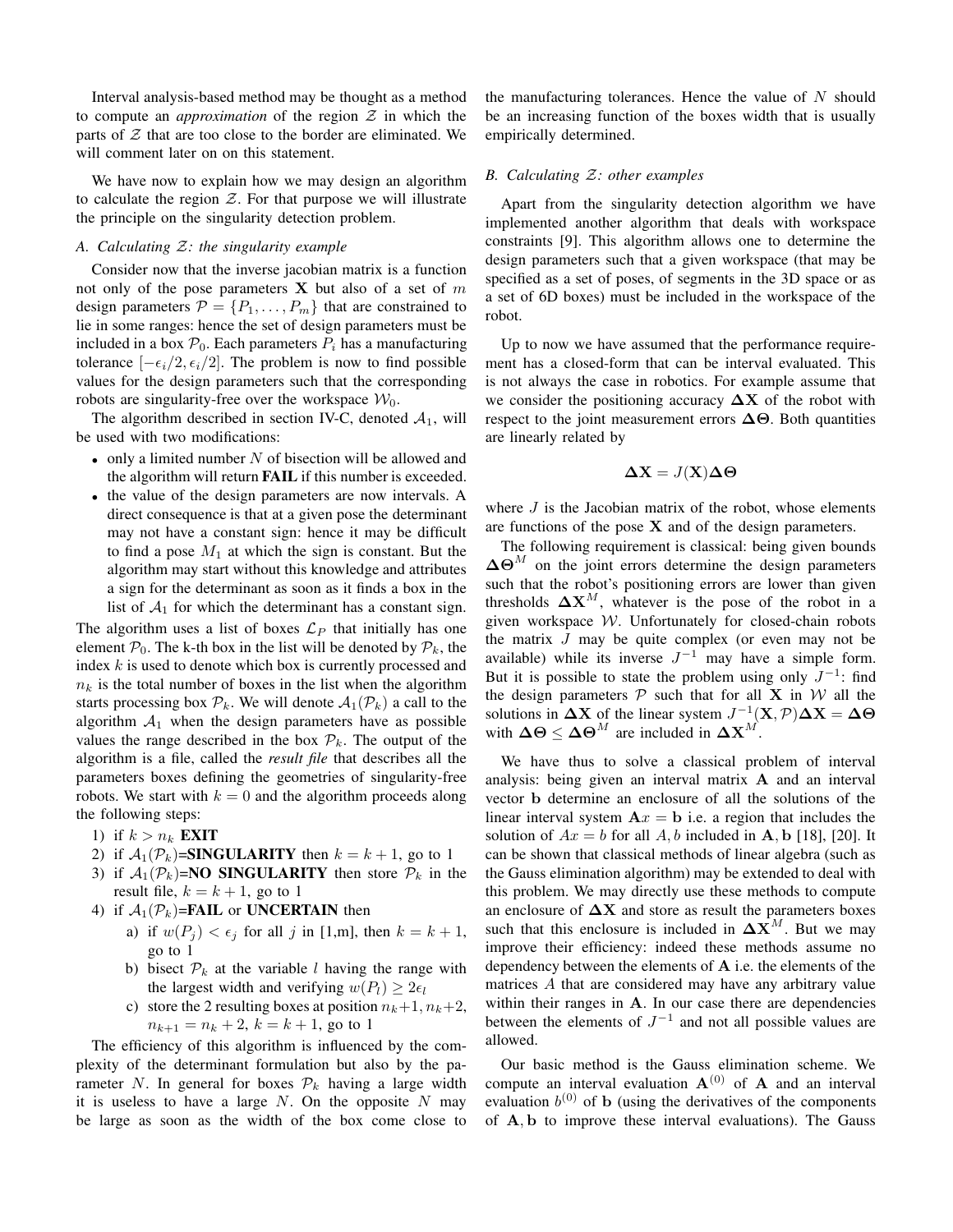elimination scheme may be written as [20]

$$
A_{ik}^{(j)} = A_{ik}^{(j-1)} - \frac{A_{ij}^{(j-1)} A_{jk}^{(j-1)}}{A_{jj}^{(j-1)}} \quad \forall \ i \text{ with } j > k \text{ (4)}
$$

$$
b_i^{(j)} = b_i^{(j-1)} - \frac{A_{ij}^{(j-1)} b_j^{(j-1)}}{A_{jj}^{(j-1)}}
$$
 (5)

The enclosure of the variable  $X_j$  can then be obtained from  $X_{j+1}, \ldots, X_n$  by

$$
X_j = (b_j^{(j-1)} - \sum_{k>j} A_{jk}^{(j-1)} X_k) / A_{jj}^{(j-1)}
$$
 (6)

We have improved the interval evaluation of the quantities appearing in the scheme by taking into account the derivatives of the elements of  $A^{(0)}$ ,  $b^{(0)}$  with respect to the pose and design parameters and propagating them by using the derivatives of the elements of  $A^{(j-1)}$  to calculate the derivatives of the elements of  $A^{(j)}$  and use them for the interval evaluation. Our experiments have shown that this lead to a drastic increase in term of the tightness of the enclosure.

Note also that this method may be used to determine what should be the design parameters so that any wrench in a set may be produced at any pose of  $W$  while the joint forces/torques are bounded. By duality the method can also solve the velocity problems (for bounded joint velocities find the design parameters such that any end-effector twist in a given set may be realized at any pose in  $W$ ).

# *C. A critical analysis of the zone calculation*

We have presented in the previous section various methods to compute an approximation of the region  $Z$ . However it is not possible to claim that we guarantee to get an approximation of the region that includes all possible values of the design parameters, up to the manufacturing tolerances, that will satisfy the performance index. Indeed for complex performances index the overestimation of interval arithmetics may be so large that only for very small boxes (i.e. whose width is lower than the manufacturing tolerances) we can guarantee that the performance index is satisfied. But the union of such small boxes, that may exist in the intersection of the  $\mathcal{Z}_i$ , may constitute boxes whose final width may be larger than the manufacturing tolerances.

Our experience however is that for robotics problem this is not the case. But a possibility to tackle this problem is to assume that the tolerances are much lower than then real one. After calculating the approximation of the regions and their intersection we may then decrease the result by the real tolerances to get a safe design region.

#### *D. Calculating the intersection of the* Z

As soon as an approximation of the regions  $\mathcal{Z}_i$  have been determined as a set of boxes in the parameters space calculating their intersection is a classical problem of computational geometry with complexity  $O(n \log n)$  for n boxes. But calculating the intersection may be avoided in a way that even speed-up the total calculation. Indeed assume that the region

 $\mathcal{Z}_1$  has been computed for the first requirement, leading to a list of boxes  $\mathcal{L}^1$ . For the second requirement instead of using  $P_0$  as single element of the list  $\mathcal{L}_P$  (and thus looking for all parameters that satisfy the second requirement) we may use  $\mathcal{L}^1$  as  $\mathcal{L}_P$ , thereby looking only for the parameters that satisfies both requirements. Proceeding along this line for all requirements will lead to a result that satisfy all requirements. A drawback however is that if one of the algorithm fail to provide design solutions (or if we want to modify a requirement) we may have to restart a large part of the calculation.

## *E. The algorithm in practice*

As mentioned previously the algorithm are implemented in C++ using BIAS/Profil for interval arithmetics and our own interval analysis library  $ALIAS^2$  that offer high-level modules that are combined for implementing the calculation of the region  $Z$ .

#### *F. Choosing the optimal design*

Assume now that we have succeeded in computing the regions for all requirements and then their intersection  $\mathcal{Z}_{\cap}$  =  $\cap \mathcal{Z}_i$ . Clearly we cannot propose to the end-user an infinite set of solutions and our purpose is now to propose various design solutions whose representative points lie in  $\mathcal{Z}_{\cap}$  (i.e. they satisfy the requirements). But a robot presents various performances, denoted secondary requirements, that may not be part of the main requirements but which can be used to help choosing the best design. Ideally the presented design solutions should be representative of various compromises between the secondary requirements. Unfortunately there is no known method to deal with this problem. Hence we just sample the region  $\mathcal{Z}_{\cap}$  using a regular grid, compute the secondary requirements at the nodes of the grids and retain the most representative solutions.

Note that the algorithms for computing the region  $\mathcal Z$  may also be used to verify that a given design (or a small family of design as, for example, the family of robots whose design parameters have values around nominal values and within manufacturing tolerances, called the *family of manufactured robot*) satisfy a requirement, in which case they will be much more faster. Using this property and as we will provide finally only a finite set of design solution we may relax the requirements when computing the regions. For example for the workspace algorithm instead of specifying a whole 6D region as desired workspace we may specify only a finite set of poses: this will allow a faster calculation of the region in the parameters space and we will only have to verify that the proposed final design solution indeed includes the whole 6 workspace.

Similarly it may happen that for a specific requirement an algorithm for computing the region  $\mathcal Z$  is not available. But as soon as an algorithm for verifying the requirement for the family of manufactured robots is available our design method may still be applied.

<sup>2</sup>www.inria-sop.fr/coprin/logiciel/ALIAS/ALIAS.html